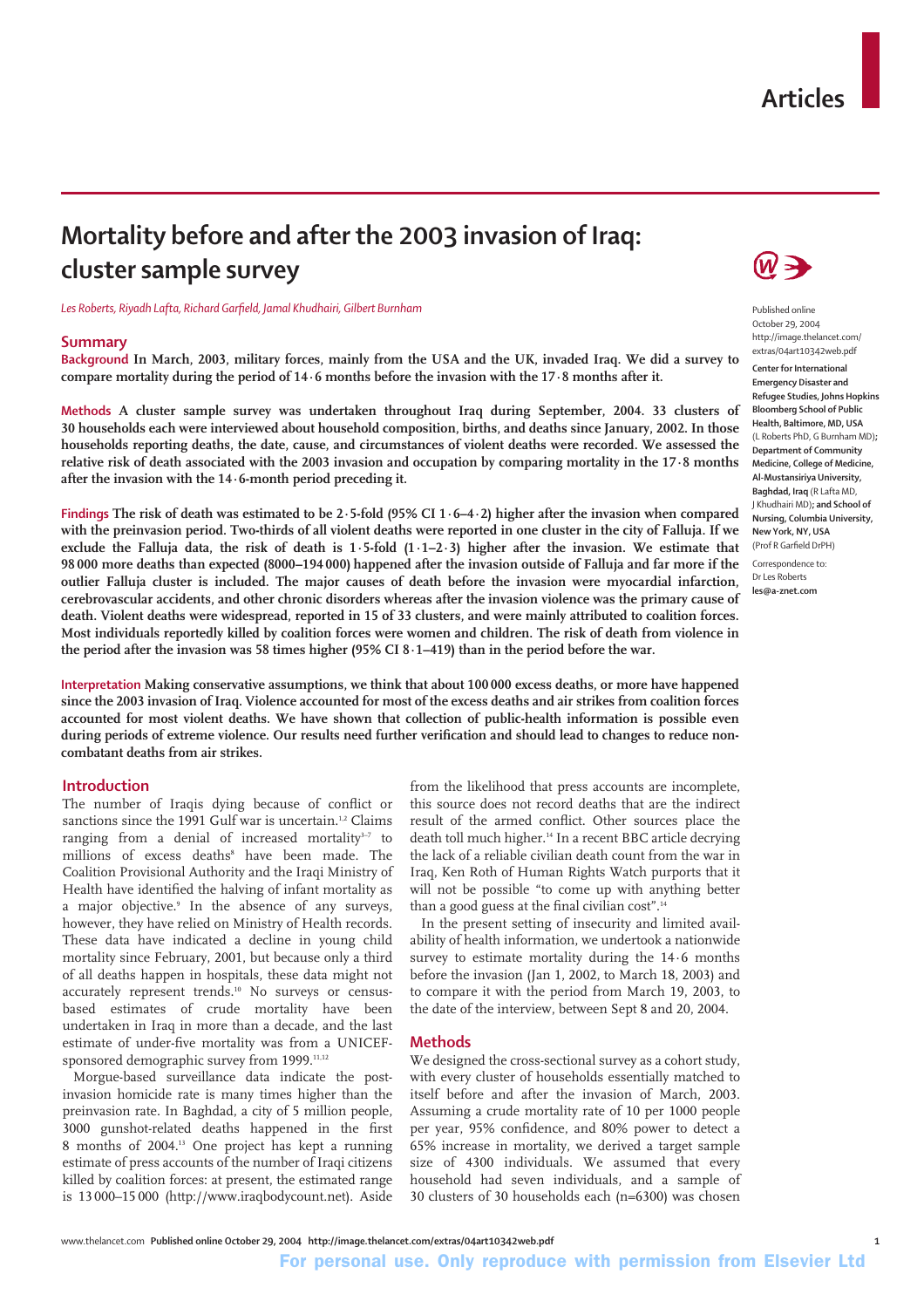to provide a safety margin. We selected 33 clusters in anticipation that 10% of selected clusters would be too insecure to visit.

We obtained January, 2003, population estimates for each of Iraq's 18 Governorates from the Ministry of Health. No attempt was made to adjust these numbers for recent displacement or immigration. We assigned 33 clusters to Governorates via systematic equal-step sampling from a randomly selected start. By this design, every cluster represents about 1/33 of the country, or 739 000 people, and is exchangeable with the others for analysis. Most communities visited consisted of fewer than 739 000 people. Thus, when referring to a specific cluster by name, this group of 30 households is representing 1/33 or 3% of the country, which may extend beyond the confines of that village or city.

During September, 2004, many roads were not under the control of the Government of Iraq or coalition forces. Local police checkpoints were perceived by team members as target identification screens for rebel groups. To lessen risks to investigators, we sought to minimise travel distances and the number of Governorates to visit, while still sampling from all regions of the country. We did this by clumping pairs of Governorates. Pairs were adjacent Governorates that the Iraqi study team members believed to have had similar levels of violence and economic status during the preceding 3 years. The paired Governorates were: Basrah and Missan, Dhi Qar and Qadisiyah, Najaf and Karbala, Salah ad Din and Tamin, Arbil and Sulaymaniya, and Dehuk and Ninawa.

All clusters were assigned to Governorates without regard to any security considerations. Then, for the six sets of paired Governorates, a second phase of cluster assignment took place. The populations of the two Governorates were added together, and a random number between 0 and the combined population was drawn. If the number chosen was between 0 and the population of the first Governorate, all clusters previously assigned to both clusters went to the first. Likewise, if the random number was higher than the first Governorate population estimate, the clusters for both were assigned to the second. Because the probability that clusters would be assigned to any given Governorate was proportional to the population size in both phases of the assignment, the sample remained a random national sample. This clumping of clusters was likely to increase the sum of the variance between mortality estimates of clusters and thus reduce the precision of the national mortality estimate. We deemed this acceptable since it reduced travel by a third. Table 1 presents cluster groupings and figure 1 shows the location of Governorates.

We assigned clusters to individual communities within the Governorates by creating cumulative population lists for the Governorate and picking a random number between one and the Governorate

|                  | <b>Estimated</b><br>populations<br>(millions) | Clusters initially<br>assigned at<br>random | <b>Clusters visited</b><br>after grouping<br>process |
|------------------|-----------------------------------------------|---------------------------------------------|------------------------------------------------------|
| Baghdad          | 5.139                                         | $\overline{7}$                              | $\overline{7}$                                       |
| Ninawa (1)       | 2.349                                         | 3                                           | 4                                                    |
| Dehuk (1)        | 0.650                                         | $\mathbf{1}$                                | $\Omega$                                             |
| Sulaymaniya (2)  | 1.100                                         | $\mathcal{P}$                               | 3                                                    |
| Arbil (2)        | 1.100                                         | $\mathbf{1}$                                | $\Omega$                                             |
| Tamin (3)        | 0.703                                         | 1                                           | $\Omega$                                             |
| Salah ad Din (3) | 1.099                                         | $\overline{\phantom{a}}$                    | 3                                                    |
| Diala            | 1.436                                         | $\mathcal{P}$                               | $\overline{\phantom{a}}$                             |
| Anbar            | 1.261                                         | $\mathbf{1}$                                | $\mathbf{1}$                                         |
| <b>Babil</b>     | 1.828                                         | ζ                                           | 3                                                    |
| Karbala (4)      | 1.047                                         | $\mathbf{1}$                                | 3                                                    |
| Najaf (4)        | 1.021                                         | $\mathcal{P}$                               | $\Omega$                                             |
| Wasit            | 0.815                                         | $\mathbf{1}$                                | $\mathbf{1}$                                         |
| Qadisiyah (5)    | 0.779                                         | 1                                           | $\Omega$                                             |
| Dhi Qar (5)      | 1.537                                         | $\mathcal{P}$                               | 3                                                    |
| Muthanna         | 0.514                                         | $\Omega$                                    | $\Omega$                                             |
| Basrah (6)       | 1.330                                         | $\overline{2}$                              | $\Omega$                                             |
| Missan (6)       | 0.685                                         | 1                                           | 3                                                    |

Numbers in parentheses denote pairings of Governorates.

*Table 1:* **Estimated populations of Governorates (January, 2003) and assignment of clusters**

population. Once a town, village, or urban neighbourhood was selected, the team drove to the edges of the area and stored the site coordinates in a global positioning system (GPS) unit. We assumed the population was living within a rectangle, with the dimensions corresponding to the distances spanned between the site coordinates stored in the GPS unit. The area was drawn as a map subdivided by increments of 100 m. A pair of random numbers was selected between zero and the number of 100 m increments on each axis, corresponding to some point in the village. The GPS unit was used to guide interviewers to the selected point. Once at that point, the nearest 30 households were visited.

The study teams included at least a team leader and one male and one female interviewer. Five of the six Iraqi interviewers were medical doctors. All six were fluent in English and Arabic. All interviewers participated in the revisions and two rounds of fieldtesting of the questionnaire. Data were recorded in English.

Households were informed about the purpose of the survey, were assured that their name would not be recorded, and told that there would be no benefits or penalties for refusing or agreeing to participate. We defined households as a group of people living together and sleeping under the same roof(s). If multiple families were living in the same building, they were regarded as one household unless they had separate entrances onto the street. If the household agreed to be interviewed, the interviewees were asked for the age and sex of every current household member. Respondents were also asked to describe the composition of their household on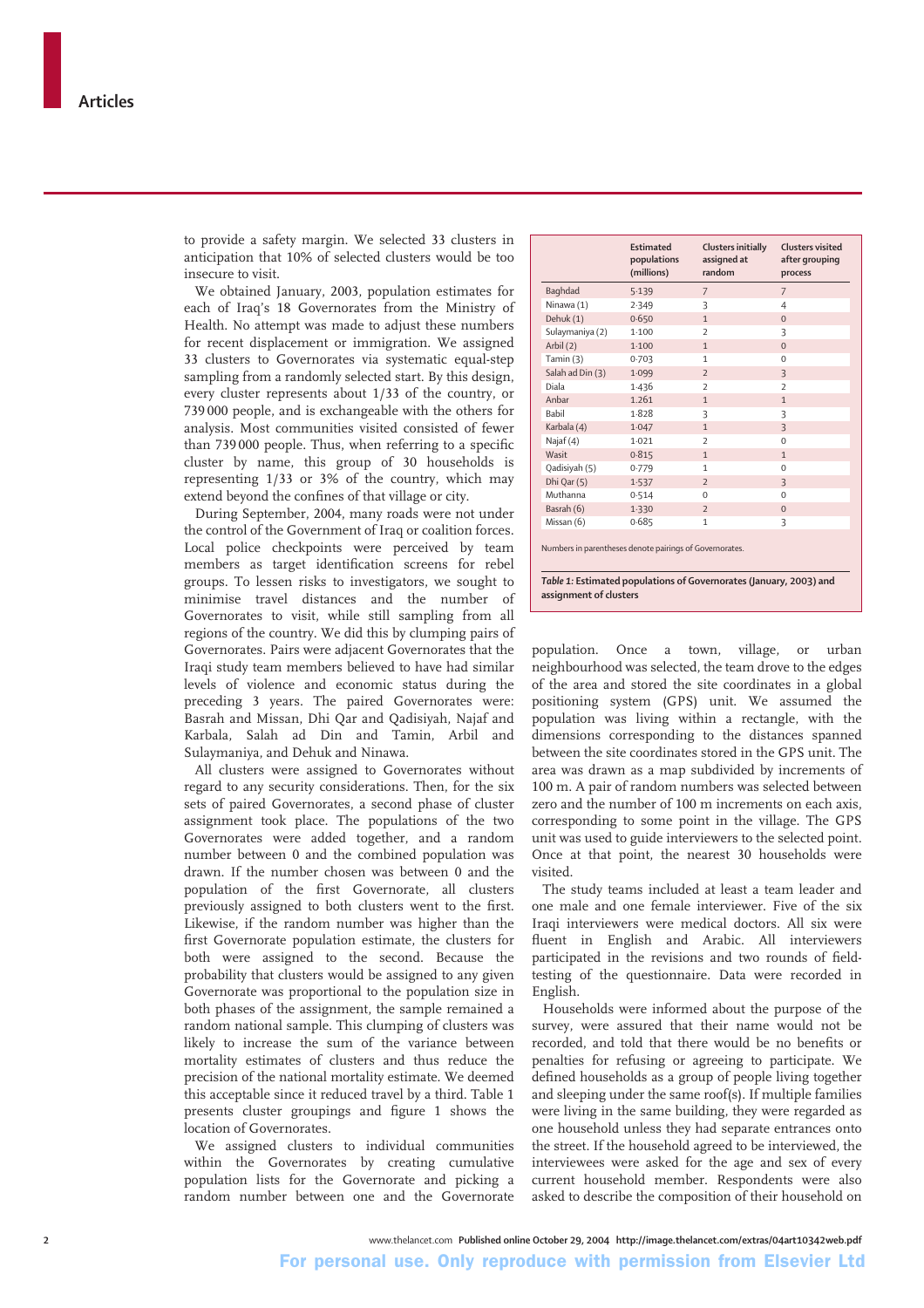Jan 1, 2002, and asked about any births, deaths, or visitors who stayed in the household for more than 2 months. Periods of visitation, and individual periods of residence since a birth or before a death, were recorded to the nearest month. Interviewers asked about any discrepancies between the 2002 and 2004 household compositions not accounted for by reported births and deaths. When deaths occurred, the date, cause, and circumstances of violent deaths were recorded. When violent deaths were attributed to a faction in the conflict or to criminal forces, no further investigation into the death was made to respect the privacy of the family and for the safety of the interviewers. The deceased had to be living in the household at the time of death and for more than 2 months before to be considered a household death.

Within clusters, an attempt was made to confirm at least two reported non-infant deaths by asking to see the death certificate. Interviewers were initially reluctant to ask to see death certificates because this might have implied they did not believe the respondents, perhaps triggering violence. Thus, a compromise was reached for which interviewers would attempt to confirm at least two deaths per cluster. Confirmation was sought to ensure that a large fraction of the reported deaths were not fabrications. Death certificates usually did not exist for infant deaths and asking for such certificates would probably inflate the fraction of respondents who could not confirm reported deaths. The death certificates were requested at the end of the interview so that respondents did not know that confirmation would be sought as they reported deaths. We defined infant deaths as deaths happening in the first 365 days after birth. Violent deaths were defined as those brought about by the intentional acts of others.

For most clusters, the latitude and longitude was recorded. At the end of interviewing every 30 household cluster, one or two households were asked if in the area of the cluster there were any entire families that had died or most of a family had died and survivors were now living elsewhere. We did this to explore the likelihood that families with many deaths were now unlikely to be found and interviewed, creating a survivor bias among those interviewed. Houses with no one home were skipped and not revisited, with the interviewers continuing in every cluster until they had interviewed 30 households. Survey team leaders were asked to record the number of households that were not home at the time of the visit to every cluster.

We tabulated data and calculated the number of births, deaths, and person-months associated with every cluster. For every period of analysis, crude mortality, expressed as deaths per 1000 people per year, was defined as: (number of deaths recorded/number of person-months lived in the interviewed households)  $\times$ 12 $\times$ 1000. We estimated the infant mortality rate as the ratio of infant deaths to livebirths in each study period



*Figure 1:* **Crude mortality per 1000 people per year, by Governorate, before and after the invasion** Bar graphs represent number of deaths per 1000 person-years. Governorate rates are on a scale of 15 deaths per 1000 person-years, except for Anbar governorate, where deaths were more than ten times higher.

and presented this rate as deaths per 1000 livebirths. Mortality rates from survey data were analysed by software designed for Save the Children by Mark Myatt (Institute of Ophthalmology, UCL, London, UK), which takes into account the design effect associated with cluster surveys, and reconfirmed with EpiInfo 6.0. We estimated relative and attributable rates with generalised linear models in STATA (release 8.0). To estimate the relative risk, we assumed a log-linear regression in which every cluster was allowed to have a separate baseline rate of mortality that was increased by a clusterspecific relative risk after the war.<sup>15</sup> We estimated the average relative rate with a conditional maximum likelihood method that conditions on the total number of events over the pre-war and post-war periods, the sufficient statistic for the baseline rate.<sup>16</sup> We accounted for the variation in relative rates by allowing for overdispersion in the regression.<sup>15</sup> As a check, we also used bootstrapping to obtain a non-parametric confidence interval under the assumption that the clusters were exchangeable.17 The confidence intervals reported are those obtained by bootstrapping. The numbers of excess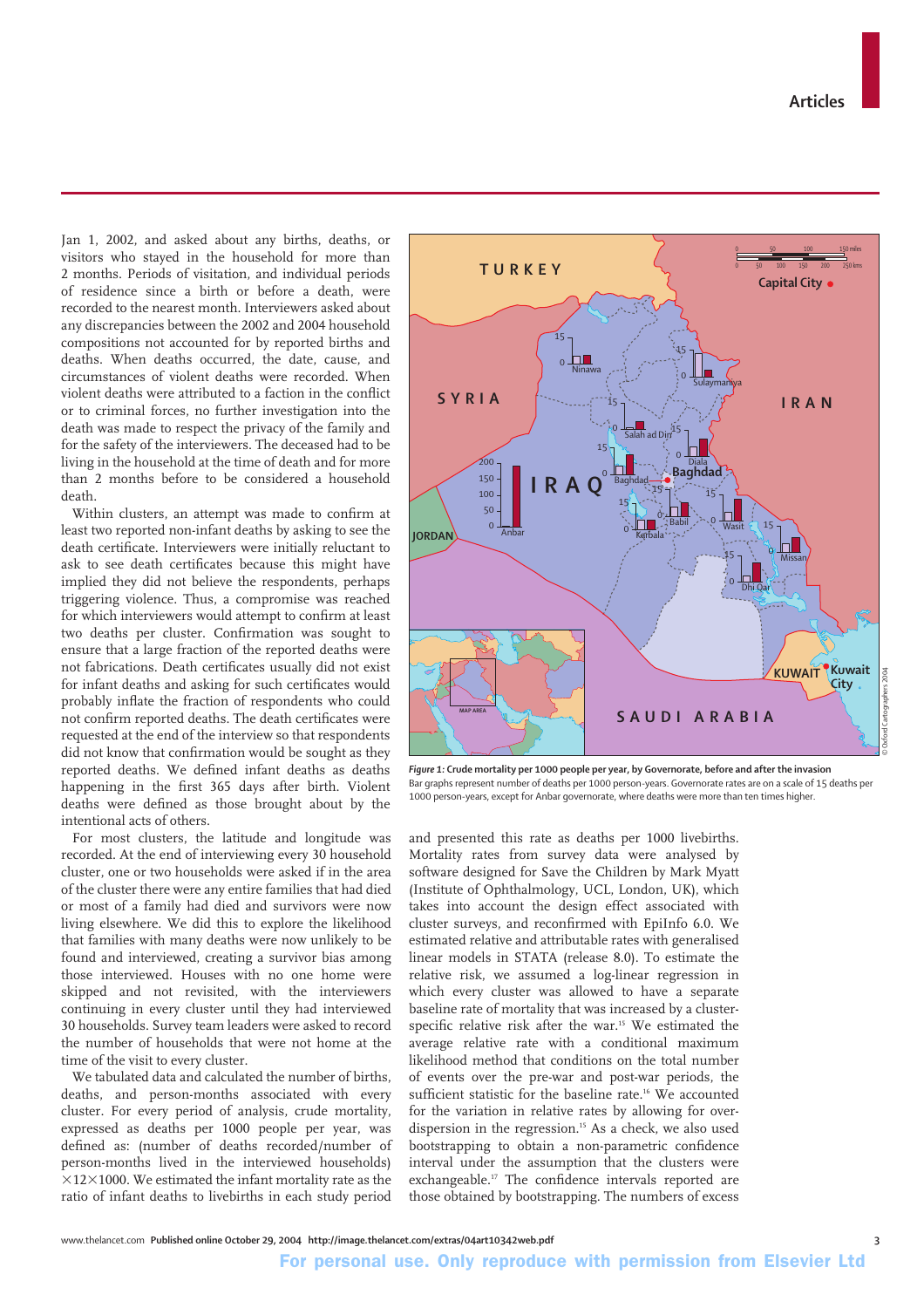|                                                     | Children (<15 years) |                 | Men (15-59 years)    |                  | Women (15-59 years) |                                                                                     | Elderly people ( $\geq 60$ years) |                                                         | Total                |          |
|-----------------------------------------------------|----------------------|-----------------|----------------------|------------------|---------------------|-------------------------------------------------------------------------------------|-----------------------------------|---------------------------------------------------------|----------------------|----------|
|                                                     |                      |                 |                      |                  |                     | Preinvasion* Post-invasion+ Preinvasion* Post-invasion+ Preinvasion* Post-invasion+ |                                   | Preinvasion* Post-invasion+ Preinvasion* Post-invasion+ |                      |          |
| Living individuals 2726                             | (36.7%)              | 3084<br>(39.2%) | 2187<br>(29.3%)      | 2220<br>(28.2%)  | 2205<br>(29.6%)     | 2233<br>(28.4%)                                                                     | 320<br>(4.3%)                     | 331<br>$(4.2\%)$                                        | 7438                 | 7868     |
| Number of                                           | 12                   | 53              | $\overline{4}$       | 51               | 9                   | 13                                                                                  | 21                                | 25                                                      | 46                   | 142      |
| deaths<br>Accident-related<br>deaths                | $\mathbf{1}$         | $\overline{2}$  | $\overline{2}$       | $\overline{7}$   | $\mathbf{1}$        | $\overline{4}$                                                                      | $\boldsymbol{0}$                  | $\mathbf{0}$                                            | 4(9%)                | 13 (9%)  |
| Heart attack<br>or stroke                           | $\mathbf 0$          | $\overline{2}$  | $\mathbf 0$          | 5                | 3                   | $\mathbf{1}$                                                                        | 8                                 | 10                                                      | 11 (24%)             | 18 (13%) |
| Other chronic<br>disorder                           | $\mathbf{1}$         | $\overline{2}$  | $\mathbf{1}$         | $\boldsymbol{0}$ | $\overline{2}$      | $1\,$                                                                               | $\overline{7}$                    | 8                                                       | 11 (24%)             | 11 (8%)  |
| Infectious<br>diseases                              | $\mathbf 0$          | $\overline{4}$  | $\mathbf 0$          | $\mathbf 0$      | $\mathbf{1}$        | $\mathbf{1}$                                                                        | $\mathbf 0$                       | $\mathbf 0$                                             | 1(2%)                | 5(4%)    |
| Neonatal and<br>unexplained<br>infant               | 6                    | 10              | $\ddot{\phantom{a}}$ |                  |                     |                                                                                     | $\ddot{\phantom{a}}$              | $\ddot{\phantom{a}}$                                    | 6(13%)               | 10(7%)   |
| Other‡                                              | $\overline{4}$       | 5               | $\mathbf 0$          | $\mathbf{1}$     | $\overline{2}$      | $\mathbf{1}$                                                                        | 6                                 | 5                                                       | 12 (26%)             | 12 (8%)  |
| Violence                                            | $\mathbf{0}$         | 28              | $\mathbf{1}$         | 38               | $\mathbf{0}$        | 5                                                                                   | $\mathbf{0}$                      | $\overline{2}$                                          | 1(2%)                | 73 (51%) |
| Violent deaths<br>in all clusters<br>except Falluja | $\ddot{\phantom{a}}$ | $\overline{4}$  | $\ddot{\phantom{a}}$ | 13               | $\ddotsc$           | $\overline{2}$                                                                      | $\ddotsc$                         | $\overline{2}$                                          | $\ddot{\phantom{a}}$ | 21 (15%) |
| Violent deaths<br>in Falluja                        | $\ddotsc$            | 24              |                      | 25               |                     | 3                                                                                   | $\ddotsc$                         | $\bf 0$                                                 |                      | 52 (37%) |

deaths (attributable rates) were estimated by the same method, using linear rather than log-linear regression. Because the numbers of deaths from the specific causes of death were generally very small, EpiInfo (version 3.2.2, April 14, 2004) was used to estimate the increased risk of cause-specific mortality without regard to the design effect associated with the cluster data.

We estimated the death toll associated with the conflict by subtracting preinvasion mortality from post-invasion mortality, and multiplying that rate by the estimated population of Iraq (assumed 24**·**4 million at the onset of the conflict) and by 17**·**8 months, the average period between the invasion and the survey.

This study was approved by the Johns Hopkins Bloomberg School of Public Health Committee on Human Research.

# **Role of the funding source**

The sponsors had no role in the design of the study beyond requiring that the crude mortality be measured and that the portion attributable to violence be documented, and they had no role in data collection, data analysis, data interpretation, or writing of the report. The corresponding author had full access to all the data in the study and had final responsibility for the decision to submit for publication.

#### **Results**

All 33 randomly selected locations were visited and 988 households were chosen between Sept 8 and 20, 2004. These households contained 7868 residents on the date of interview. Of these residents, 237 (3%) were younger than 1 year, 1004 (13%) were younger than 5 years, and 3084 (39%) were younger than 15 years. Of the 4453 (57%) residents age 15–59 years, 2220 were men. Of the 331 (4%) residents age 60 years or older, 152 were men.

Five (0·5%) of the 988 households refused to be interviewed. In the 27 clusters with proper absentee records, we visited 872 households and 64 were absent (7%). No households were identified in which all the household members were dead or gone away, except in Falluja, where there were 23. Confirmation of deaths was attempted at 78 households and death certificates were provided in 63 of them.

During the period before the invasion, from Jan 1, 2002, to March 18, 2003, the interviewed households had 275 births and 46 deaths. The crude mortality rate was 5·0 per 1000 people per year (95% CI 3·7–6·3; design effect of cluster survey=0·81). Of the deaths, eight were infant deaths (29 deaths per 1000 livebirths [95% CI 0–64]). After the invasion, from March 19, 2003, to mid-September, 2004, in the interviewed households there were 366 births and 142 deaths—21 deaths were children younger than 1 year. The crude mortality rate during the period of war and occupation was 12·3 per 1000 people per year (95% CI 1·4–23·2; design effect=29 $\cdot$ 3) and the estimated infant mortality was 57 deaths per 1000 livebirths (95% CI 30–85). More than a third of reported post-attack deaths (n=53), and twothirds of violent deaths (n=52) happened in the Falluja cluster. This extreme statistical outlier has created a very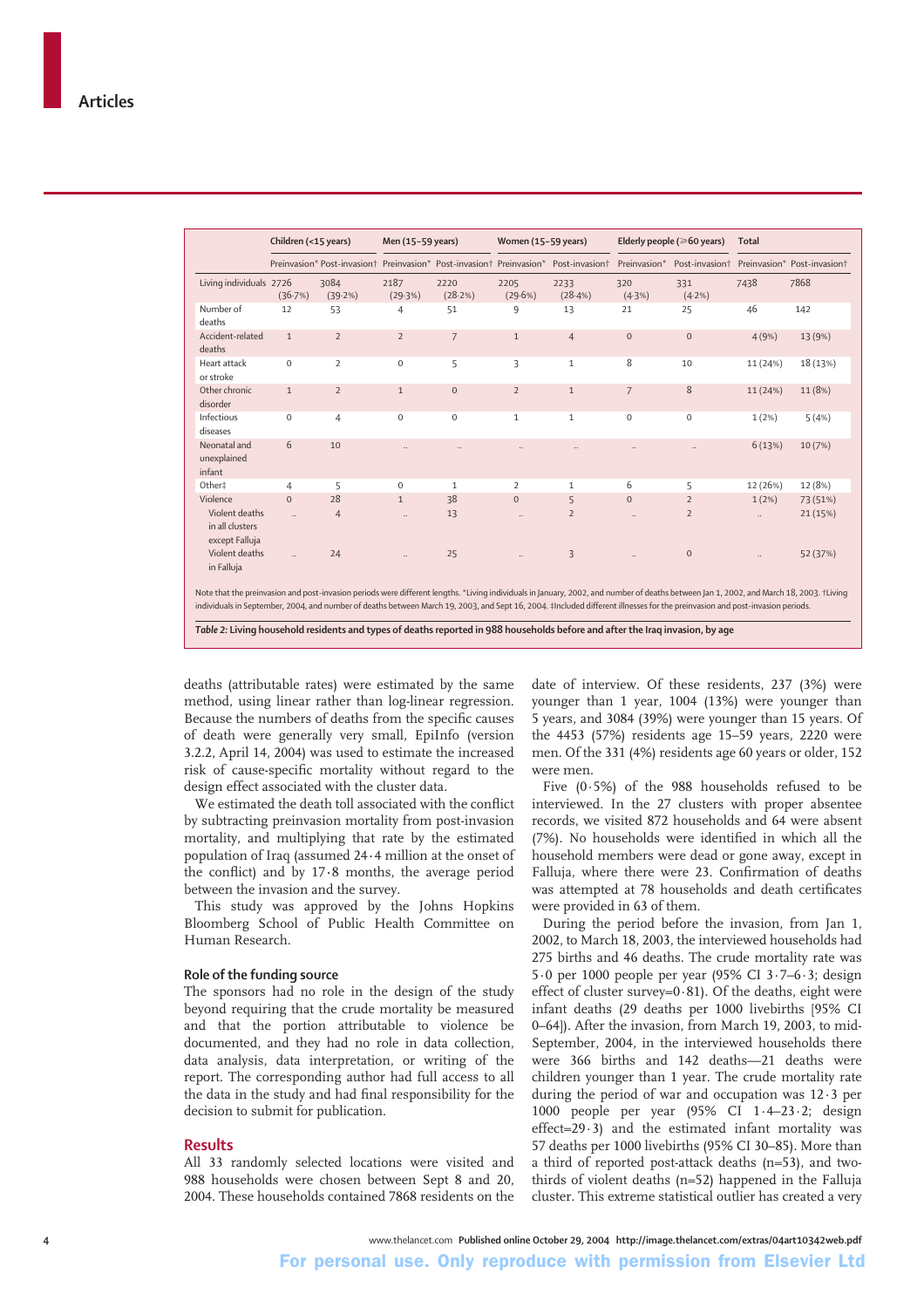**Articles**



*Figure 2:* **Number of deaths reported between January, 2002, and September, 2004**

broad confidence estimate around the mortality measure and is cause for concern about the precision of the overall finding. If the Falluja cluster is excluded, the post-attack mortality is 7·9 per 1000 people per year (95% CI 5·6–10·2; design effect=2·0).

After the invasion, 142 deaths were reported in 138 439 person-months of residency. Before the invasion, respondent households reported 46 deaths during 110 538 person-months of residency. As mentioned above, the Falluja cluster is an obvious outlier and might not belong with the others. When included, we estimate that the rate of death increased 2·5-fold after the invasion (relative risk 2·5 [95% CI 1·6–4·2]) compared with before the war. When Falluja was excluded, we estimated the relative risk of death for the rest of the country was  $1.5$  (95% CI  $1.1-2.3$ ).

The main causes of death reported for the 14·6 months before the invasion were myocardial infarction, cerebrovascular accidents, and consequences of other chronic disorders, accounting for 22 (48%) reported deaths (table 2). After the war began, violence was the most commonly reported cause of death, either including (73/142 [51%]) or excluding (21/89 [24%]) the Falluja data, followed by myocardial infarction and cerebrovascular accidents (n=18) and accidents (n=13; table 2).

Figure 2 shows the number of deaths reported during the study period, disaggregated as non-violent deaths, violence in Falluja, and violence in all other clusters. An increase of violent death was noted during the occupation, and violence was geographically widespread, with violent deaths reported in 15 of 33 clusters (45%). Violence-specific mortality rate went up 58-fold (95% CI  $8 \cdot 1 - 419$ ) during the period after the invasion. Table 2 includes 12 violent deaths not attributed to coalition forces, including 11 men and one woman. Of these, two were attributed to anti-coalition forces, two were of unknown origin, seven were criminal murders, and one was from the previous regime during the invasion. Of the 28 children killed by coalition forces (median age 8 years), ten were girls, 16 were boys, and two were infants (sex was not recorded). Aside from a 14-year-old boy, all these deaths were children 12 years or younger.

Evidence suggests that the mortality rate was higher across Iraq after the war than before, even excluding Falluja. We estimate that there were 98 000 extra deaths (95% CI 8000–194 000) during the post-war period in the 97% of Iraq represented by all the clusters except Falluja. In our Falluja sample, we recorded 53 deaths when only 1·4 were expected under the national pre-war rate. This indicates a point estimate of about 200 000 excess deaths in the 3% of Iraq represented by this cluster. However, the uncertainty in this value is substantial and implies additional deaths above those measured in the rest of the country.

# **Discussion**

This survey indicates that the death toll associated with the invasion and occupation of Iraq is probably about 100 000 people, and may be much higher. We have shown that even in extremely difficult circumstances, the collection of valid data is possible, albeit with limited precision. In this case, the lack of precision does not hinder the clear identification of the major public-health problem in Iraq—violence.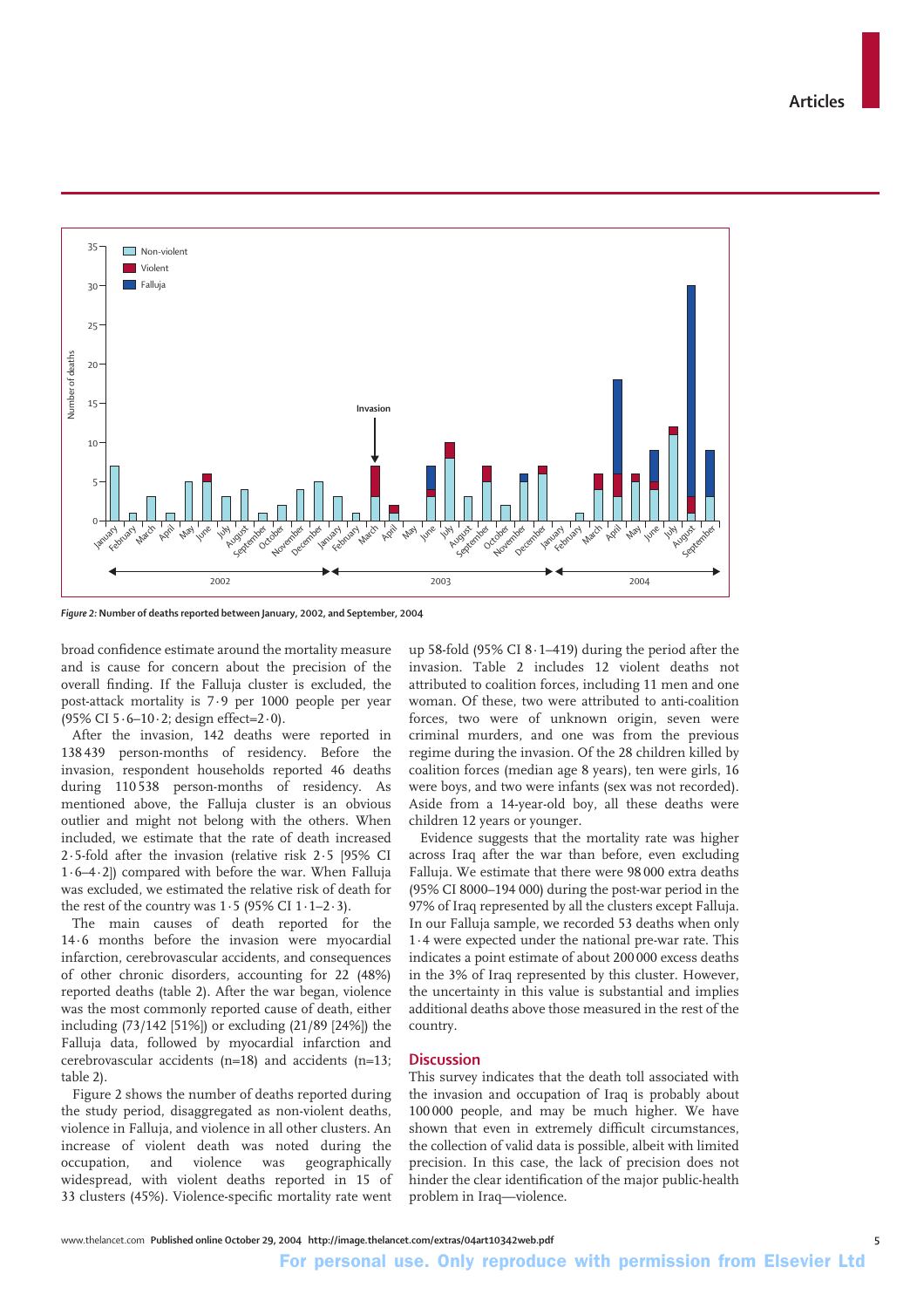Several limitations exist with this study. Most importantly, the quality of data about births, deaths, and household composition is dependent on the accuracy of the interviews. We attempted to confirm two non-infant deaths per cluster, but in four of the 33 clusters no noninfant deaths were reported, and in some clusters interviewers confirmed deaths in more than two households. In 63 of 78 (81%) households where confirmations were attempted, respondents were able to produce the death certificate for the decedent. When households could not produce the death certificate, interviewers felt in all cases that the explanation offered was reasonable—eg, the death had been very recent, the certificate was locked away and only the husband who was not home had the key. We think it is unlikely that deaths were falsely recorded. Interviewers also believed that in the Iraqi culture it was unlikely for respondents to fabricate deaths.

It is possible that deaths were not reported, because families might wish to conceal the death or because neonatal deaths might go without mention. In other settings, under-reporting of neonatal and infant deaths in similar surveys has been documented.18,19 In particular, the further back in time the infant death occurred, the less likely it was to be reported. The recall period of this survey, 2·7 years, was longer than most surveys of crude mortality. Thus, infant deaths from earlier periods might be under-reported, and recent infant deaths might be more readily reported, producing an apparent but spurious increase in infant mortality. We do not think that this is a major factor in this survey for two reasons. First, the preconflict infant mortality rate (29 deaths per 1000 livebirths) we recorded is similar to estimates from neighbouring countries.<sup>20</sup> Second, the January, 2002, to March, 2003, rate applied to the 366 births recorded in the interview households post-invasion would project 10·4 infant deaths, whereas we noted 21 to have happened. Of these, three were attributed to coalition bombings and three to births at home when security concerns prevented travel to hospital for delivery. Thus, most of the increase in infant mortality is plausibly linked to the conflict, although we acknowledge the potential for recall bias to create an apparent increase in infant mortality.

We believe it unlikely that recall bias existed in the reporting of non-infant deaths, because of the certainty and precision with which these deaths were reported, and the importance of burial ceremonies in the Iraqi culture. The under-reporting of adult deaths recently or since the invasion to hide combatant deaths would lead us to underestimate the death toll associated with the invasion and occupation of Iraq.

Possibly, respondents did not accurately describe the composition of their households. Although certain individuals might wish to remain hidden, the study team thought that respondents would claim to have more household members than were actually present to justify more ration distributions. This would have the effect of lowering mortality estimates and thus lowering our estimate of the death toll associated with this conflict.

Finally, the sampling strategy somehow might not have captured the overall mortality experience in Iraq. This could occur through one of two mechanisms. First, the use of government population estimates and the selection of households might have under-represented groups such as the homeless, transients, and military personnel. The requirement that the deceased reside in the house for more than 2 months directly before the date of death probably excluded most military casualties. Second, as Spiegel and colleagues documented in Kosovo, $21$  there can be a dramatic clustering of deaths in wars where many die from bombings. The cluster survey methodology we used may have, by chance, missed small areas where a disproportionate number of deaths occurred, or conversely, selected a neighbourhood that was so severely affected by the war that it represents virtually none of the population and thus has skewed the mortality estimate too high. The results from Falluja merit extra consideration in this regard.

Falluja was atypical, and perhaps a problematic cluster in three respects. First, it was probably the most violent city in Iraq at the time of the survey. Falluja was the only cluster where GPS units could not be used to find the random starting point. These devices have military uses and their possession resulted in the imprisonment and death of many Iraqis during the previous regime. Since interviewers were stopped and searched repeatedly getting into Falluja, the use of a GPS unit could have resulted in the killing of interviewers. Stopping a car in Falluja at a random point at the date of the visit (Sept 20) and walking away from it was also likely to result in the killing of interviewers. For Falluja, the team assumed an approximate size of the town. They picked a distance down a main road and a number of blocks to the side based on random number selection. Interviewers walked the final 700 m estimating the distance. This presents the potential of subconscious or other forces influencing the selection of the starting point.

Second, at all sites, only 64 households (<8%) were recorded as empty at the time of our visit, and none were abandoned after all or most of the residents had died. In Falluja, 23 households of 52 visited (44%) were either temporarily or permanently abandoned. Neighbours interviewed described widespread death in most of the abandoned houses but could not give adequate details for inclusion in the survey. This presents the possibility that far more deaths had occurred than were reported and the interviewees that remained were the relatively lucky ones (underestimating mortality), or large numbers of residents had fled elsewhere and were still alive. Thus, the deaths reported by the remaining families might represent a disproportionate number of deaths from the larger community that used to live in the area, leading the interview data to overestimate mortality.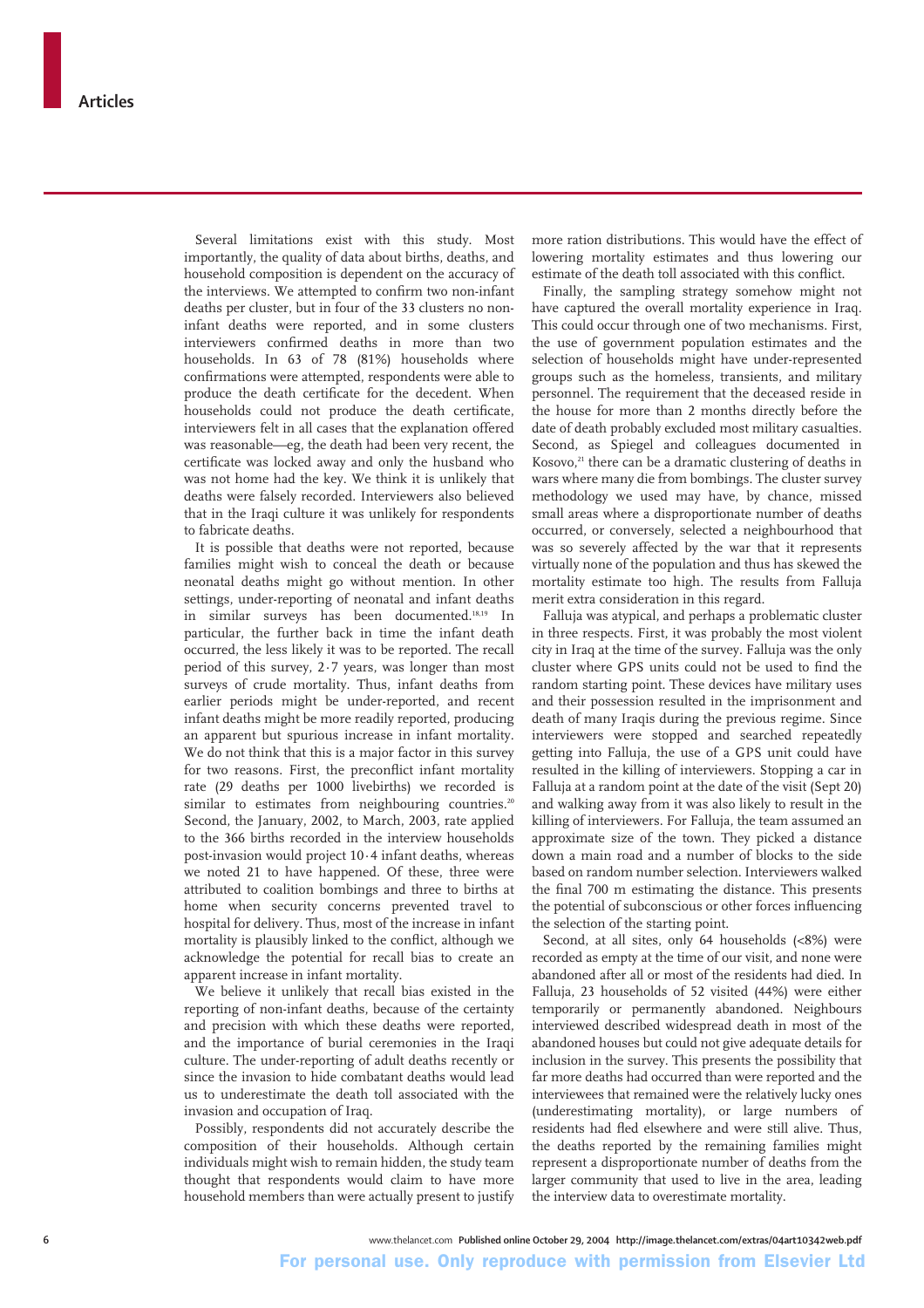Third, interviewers might, by chance, have gone to an atypical area for the Falluja cluster. We do not believe this to be the case. In the random selection process, other heavily damaged cities such as Ramadi, Najaf, and Tallafar were not selected. Moreover, the cluster in Thaura (Sadr City), the site of the most intense fighting in Baghdad, by random chance was in an unscathed neighbourhood with no reported deaths from the months of recent clashes. In Falluja, the team noted that vast areas of the city had been devastated to an equal or worse degree than the area they had randomly chosen to survey. We suspect that a random sample of 33 Iraqi locations is likely to encounter one or a couple of particularly devastated areas. Nonetheless, since 52 of 73 (71%) violent deaths and 53 of 142 (37%) deaths during the conflict occurred in one cluster, it is possible that by extraordinary chance, the survey mortality estimate has been skewed upward.

To account for the potential that the Falluja data are profoundly skewing the mortality estimate or the potential that there is a recall bias in the infant mortality data, a lowest plausible death toll has been calculated excluding the Falluja data and assuming that half the measured increase in infant mortality has been an artifact of selective recall. Removing half the increase in infant deaths and the Falluja data still produces a 37% increase in estimated mortality. The inclusion of this estimate does not mean that investigators believe that either bias has occurred. Instead, this estimation reflects the concern that investigators cannot fully discard the potential for bias from these two factors.

The increase in reported infant mortality among interviewed households is consistent with a well documented pattern seen in armed conflict.<sup>22,23</sup> Many mothers reported that security concerns led them to deliver their children at home since the invasion. It is surprising that beyond the elevation in infant mortality and the rate of violent death, mortality in Iraq seems otherwise to be similar to the period preceding the invasion. This similarity could be a reflection of the skill and function of the Iraqi health system or the capacity of the population to adapt to conditions of insecurity.

Passive surveillance systems often have low sensitivity, and the fact that the estimate of coalition casualties from http://www.iraqbodycount.net is a third to a tenth the estimate reported in this survey should be of little surprise. What is particularly revealing about the Iraqbodycount.net system is that, as a monitor of trends, it closely parallels the results found in this survey: most casualties arose after the end of major hostilities in May, 2003, and the rate of civilian deaths has been rising in recent months. This finding indicates that passive media-based monitoring should have a role in future conflicts where the collection of health data is not practical. However, it should be used as a monitor of trends rather than as a count estimator, as Iraqbodycount.net has been most commonly cited in the media.14

Despite widespread Iraqi casualties, household interview data do not show evidence of widespread wrongdoing on the part of individual soldiers on the ground. To the contrary, only three of 61 incidents (5%) involved coalition soldiers (all reported to be American by the respondents) killing Iraqis with small arms fire. In one of the three cases, the 56-year-old man killed might have been a combatant. In a second case, a 72-year-old man was shot at a checkpoint. In the third, an armed guard was mistaken for a combatant and shot during a skirmish. In the latter two cases, American soldiers apologised to the families of the decedents for the killings, indicating a clear understanding of the adverse consequences of their use of force. The remaining 58 killings (all attributed to US forces by interviewees) were caused by helicopter gunships, rockets, or other forms of aerial weaponry.

Many of the Iraqis reportedly killed by US forces could have been combatants. 28 of 61 killings (46%) attributed to US forces involved men age 15–60 years, 28 (46%) were children younger than 15 years, four (7%) were women, and one was an elderly man. It is not clear if the greater number of male deaths was attributable to legitimate targeting of combatants who may have been disproportionately male, or if this was because men are more often in public and more likely to be exposed to danger. For example, seven of 12 (58%) vehicle accidentrelated fatalities involved men between 15 and 60 years of age.

US General Tommy Franks is widely quoted as saying "we don't do body counts".14 The Geneva Conventions have clear guidance about the responsibilities of occupying armies to the civilian population they control. The fact that more than half the deaths reportedly caused by the occupying forces were women and children is cause for concern. In particular, Convention IV, Article 27 states that protected persons ". . . shall be at all times humanely treated, and shall be protected especially against acts of violence . . .". It seems difficult to understand how a military force could monitor the extent to which civilians are protected against violence without systematically doing body counts or at least looking at the kinds of casualties they induce. This survey shows that with modest funds, 4 weeks, and seven Iraqi team members willing to risk their lives, a useful measure of civilian deaths could be obtained. There seems to be little excuse for occupying forces to not be able to provide more precise tallies. In view of the political importance of this conflict, these results should be confirmed by an independent body such as the ICRC, Epicentre, or WHO. In the interim, civility and enlightened self-interest demand a re-evaluation of the consequences of weaponry now used by coalition forces in populated areas.